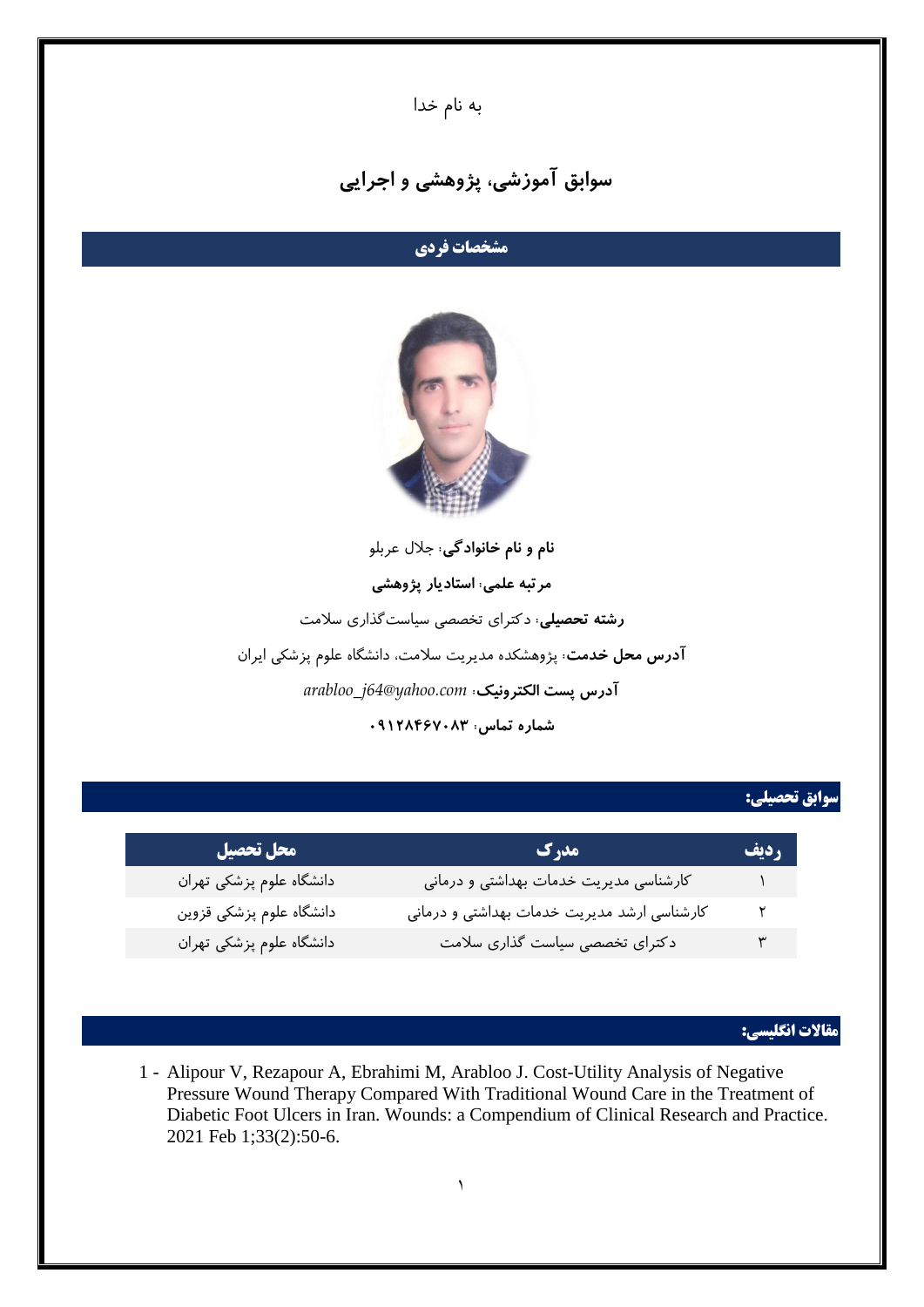- 2 Moradi N, Heydari ST, Zarei L, Arabloo J, Rezapour A, Meshkani Z, Bagheri Lankarani K. Public Views on Priority Groups for COVID-19 Vaccination: A Survey from Iran. Shiraz E-Medical Journal. 2021 Jul 31;22(7).
- 3 Eisavi M, Rezapour A, Alipour V, Mirzaei HR, Arabloo J. Cost-effectiveness analysis of intraoperative radiation therapy versus external beam radiation therapy for the adjuvant treatment of early breast cancer: A systematic review. Medical Journal of the Islamic Republic of Iran. 2020;34:167.
- 4 Azari S, Omidi N, Arabloo J, Pourhosseini H, Rezapour A. Resource Utilization and Cost of Hospitalized Patients with COVID-19 in Iran: Rationale and Design of a Protocol. Frontiers in Emergency Medicine. 2020 May 21;4(2s):e55-.
- 5 Rezapour, A., Azari, S., Arabloo, J., Pourasghari, H., Behzadifar, M., Alipour, V., Omidi, N., Sadeghian, S., Aghajani, H. and Bragazzi, N.L., 2021. Cost-effectiveness analysis of mitral valve repair with the MitraClip delivery system for patients with mitral regurgitation: a systematic review. Heart Failure Reviews, 26(3), pp.587-601.
- 6 Rezapour A, Arabloo J, Alipour V, Alipour S. Investigation of the Effect of Aging on Health Costs: A Systematic Review. Journal of Health Based Research. 2020 Feb 10;5(4):411-22.
- 7 Rezapour A, Bouzarjomehri H, Shah-Savandi A, Karimianrad E, Pirani N, Arabloo J, Soleimanpoor S, Herandi Y. Cost-effectiveness of digital mammography compared to film mammography in screening of breast cancer: a systematic review. Annals of Cancer Research and Therapy. 2020 Jul 9;28(2):118-24.
- 8 Shahrezaee M, Keshtkari S, Moradi-Lakeh M, Abbasifard M, Alipour V, Amini S, Arabloo J, Arzani A, Bakhshaei M, Barzegar A, Bijani A. Burden of musculoskeletal disorders in Iran during 1990–2017: estimates from the Global Burden of Disease Study 2017. Archives of Osteoporosis. 2020 Dec;15(1):1-0.
- 9 Khaghani R, Yousefi N, Asgari AR, Haghighi RK, Ghadiri K, Arabloo J, Fatehizadeh A, Bagheri A, Khazaei M, Talebi SS, Khalili F. Malathion removal by electrocoagulation process: Iron and stainless-steel electrodes, direct and alternating current and determining energy and electrode consumption and kinetic study. Desalination and Water Treatment. 2020 Oct 1;201:110-20.
- 10 Olusanya BO, Wright SM, Nair MK, Boo NY, Halpern R, Kuper H, Abubakar AA, Almasri NA, Arabloo J, Arora NK, Backhaus S. Global burden of childhood epilepsy, intellectual disability, and sensory impairments. Pediatrics. 2020 Jul 1;146(1).
- 11 Johnson SC, Cunningham M, Dippenaar IN, Sharara F, Wool EE, Agesa KM, Han C, Miller-Petrie MK, Wilson S, Fuller JE, Balassyano S. Public health utility of cause of death data: applying empirical algorithms to improve data quality. BMC medical informatics and decision making. 2021 Dec;21(1):1-20.
- 12 Rezapour A, Souresrafil A, Arabloo J. Economic Evaluation of New Oral Anticoagulants in Prevention of Venous Thrombosis Following Joint Replacement Surgery: A Systematic Review. Clinical Therapeutics. 2021 Apr 17.
- 13 Asiabar AS, Mehr MH, Arabloo J, Safari H. Leadership effectiveness of hospital managers in Iran: a qualitative study. **Leadership in Health Services**. 2019 Oct 14.
- 14 Shahabi S, Rezapour A, Arabloo J. Economic evaluations of physical rehabilitation interventions in older adults with hip and/or knee osteoarthritis: a systematic review. **European Journal of Physiotherapy**. 2019 Oct 16:1-1.
- 15 Troeger, Christopher E., et al. "Quantifying risks and interventions that have affected the burden of lower respiratory infections among children younger than 5 years: an analysis for the Global Burden of Disease Study 2017." The Lancet Infectious Diseases (2019).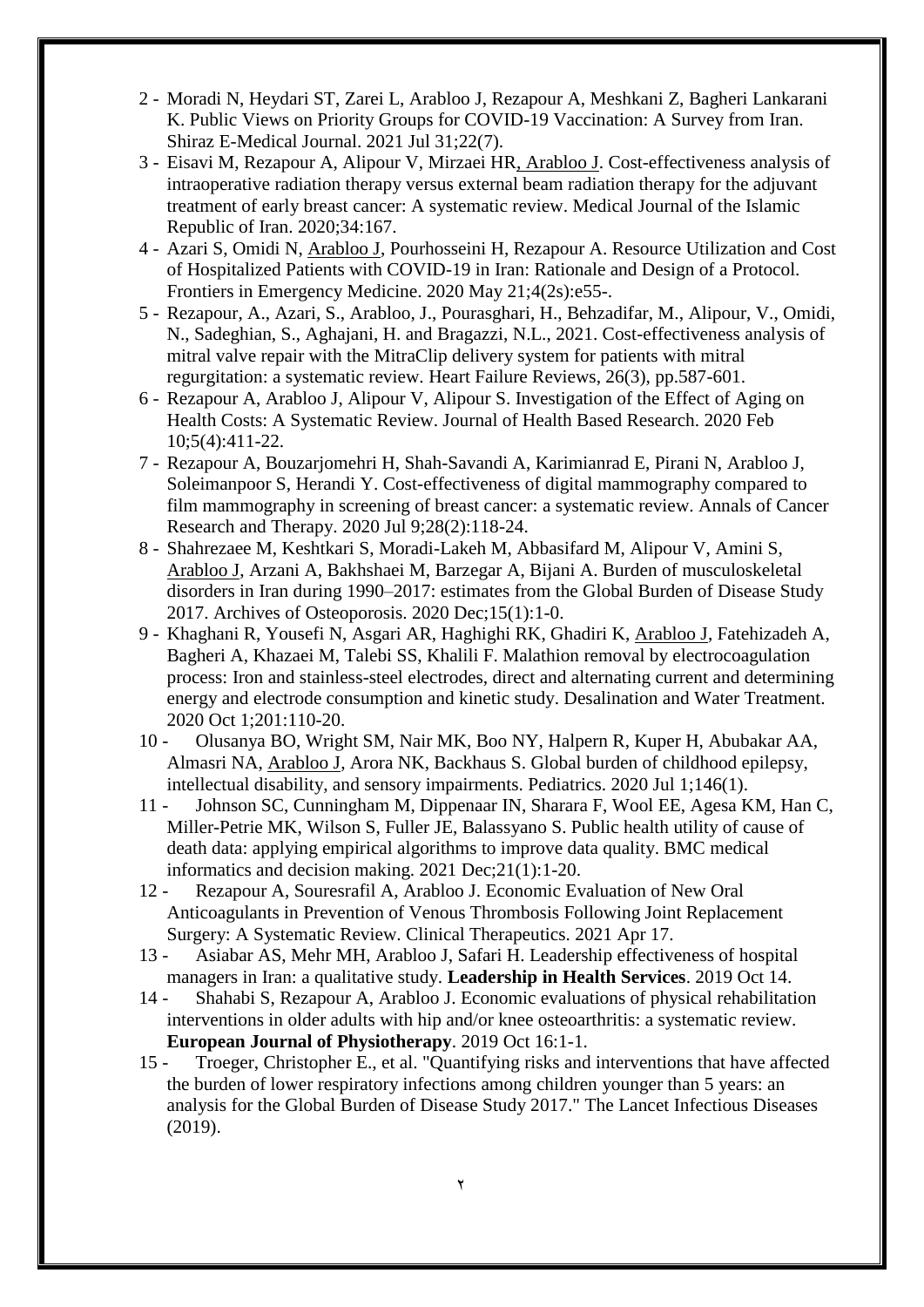- 16 Etemadi, Arash, et al. "The global, regional, and national burden of stomach cancer in 195 countries, 1990–2017: a systematic analysis for the Global Burden of Disease study 2017." The Lancet Gastroenterology & Hepatology (2019).
- 17 Alatab, Sudabeh, et al. "The global, regional, and national burden of inflammatory bowel disease in 195 countries and territories, 1990–2017: a systematic analysis for the Global Burden of Disease Study 2017." The Lancet Gastroenterology & Hepatology (2019).
- 18 Pourshams, Akram, et al. "The global, regional, and national burden of pancreatic cancer and its attributable risk factors in 195 countries and territories, 1990–2017: a systematic analysis for the Global Burden of Disease Study 2017." The Lancet Gastroenterology & Hepatology 4.12 (2019): 934-947.
- 19 Burstein, Roy, et al. "Mapping 123 million neonatal, infant and child deaths between 2000 and 2017." Nature 574.7778 (2019): 353-358.
- 20 Stanaway, Jeffrey D., et al. "The global burden of non-typhoidal salmonella invasive disease: a systematic analysis for the Global Burden of Disease Study 2017." The Lancet Infectious Diseases (2019).
- 21 Rezapour A, Arabloo J, Soleimani Movahed M , Bagheri Faradonbeh S, Alipour S, et al. Catastrophic Health Expenditure and Impoverishment Among Households with Cardiovascular Patients in Tehran, 2017, **Shiraz E-Med J**. Online ahead of Print ; In Press(In Press):e89088. doi: 10.5812/semj.89088.
- 22 Frank TD, Carter A, Jahagirdar D, Biehl MH, Douwes-Schultz D, Larson SL, Arora M, Dwyer-Lindgren L, Steuben KM, Abbastabar H, Abu-Raddad LJ. Global, regional, and national incidence, prevalence, and mortality of HIV, 1980–2017, and forecasts to 2030, for 195 countries and territories: a systematic analysis for the Global Burden of Diseases, Injuries, and Risk Factors Study 2017. The Lancet HIV. 2019 Aug 19.
- 23 Force LM, Abdollahpour I, Advani SM, Agius D, Ahmadian E, Alahdab F, Alam T, Alebel A, Alipour V, Allen CA, Almasi-Hashiani A. The global burden of childhood and adolescent cancer in 2017: an analysis of the Global Burden of Disease Study 2017. The Lancet Oncology. 2019 Jul 29.
- 24 Chang AY, Cowling K, Micah AE, Chapin A, Chen CS, Ikilezi G, Sadat N, Tsakalos G, Wu J, Younker T, Zhao Y. Past, present, and future of global health financing: a review of development assistance, government, out-of-pocket, and other private spending on health for 195 countries, 1995–2050. The Lancet. 2019 Apr 25.
- 25 Johnson CO, Nguyen M, Roth GA, Nichols E, Alam T, Abate D, Abd-Allah F, Abdelalim A, Abraha HN, Abu-Rmeileh NM, Adebayo OM. Global, regional, and national burden of stroke, 1990–2016: a systematic analysis for the Global Burden of Disease Study 2016. The Lancet Neurology. 2019 Mar 11.
- 26 Feigin VL, Nichols E, Alam T, Bannick MS, Beghi E, Blake N, Culpepper WJ, Dorsey ER, Elbaz A, Ellenbogen RG, Fisher JL. Global, regional, and national burden of neurological disorders, 1990–2016: a systematic analysis for the Global Burden of Disease Study 2016. The Lancet Neurology. 2019 Mar 14.
- 27 Stanaway, Jeffrey D., Ashkan Afshin, Emmanuela Gakidou, Stephen S. Lim, Degu Abate, Kalkidan Hassen Abate, Cristiana Abbafati et al. "Global, regional, and national comparative risk assessment of 84 behavioural, environmental and occupational, and metabolic risks or clusters of risks for 195 countries and territories, 1990–2017: a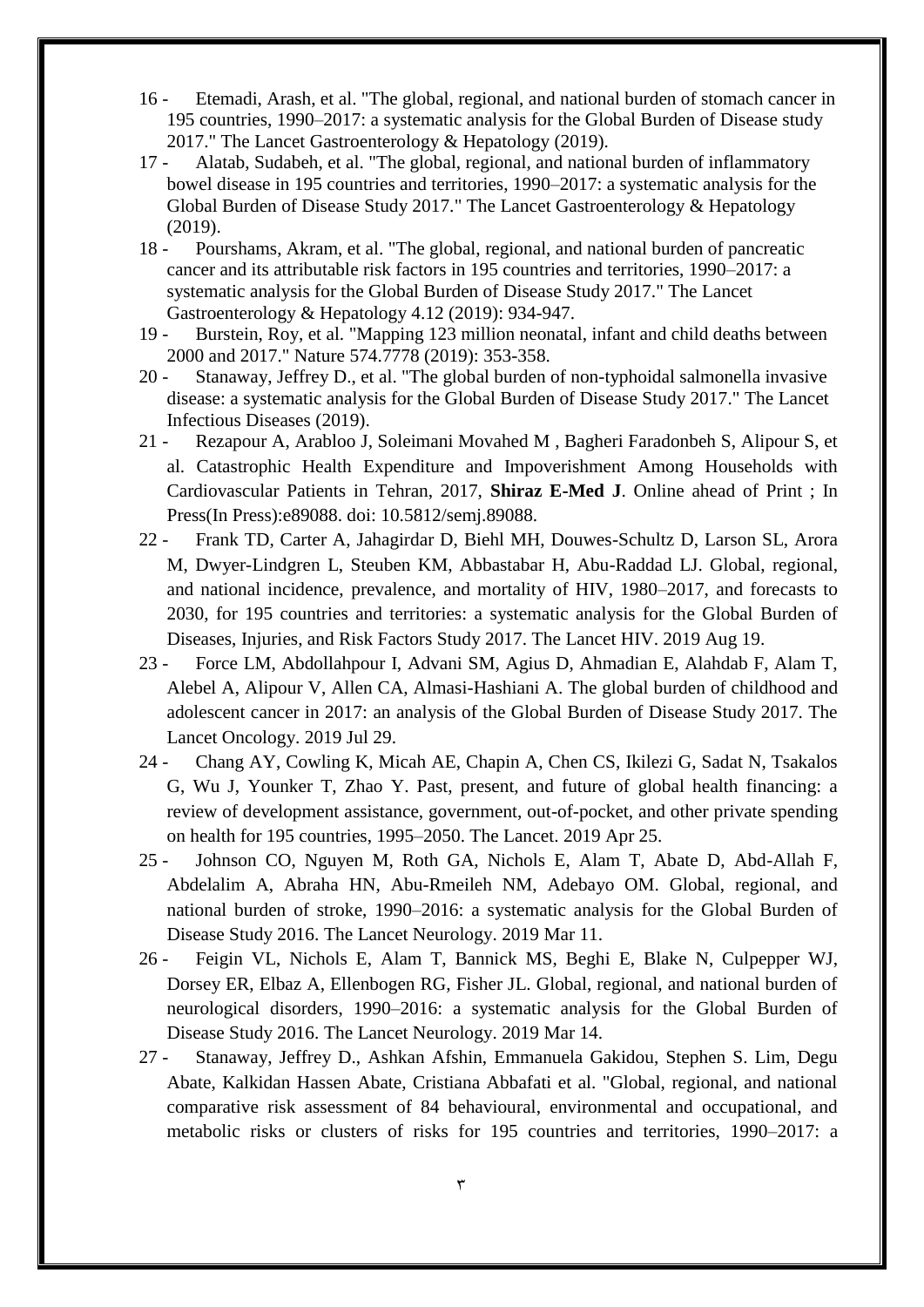systematic analysis for the Global Burden of Disease Study 2017." The Lancet 392, no. 10159 (2018): 1923-1994.

- 28 James, Spencer L., Degu Abate, Kalkidan Hassen Abate, Solomon M. Abay, Cristiana Abbafati, Nooshin Abbasi, Hedayat Abbastabar et al. "Global, regional, and national incidence, prevalence, and years lived with disability for 354 diseases and injuries for 195 countries and territories, 1990–2017: a systematic analysis for the Global Burden of Disease Study 2017." The Lancet 392, no. 10159 (2018): 1789-1858.
- 29 Kyu, Hmwe Hmwe, Degu Abate, Kalkidan Hassen Abate, Solomon M. Abay, Cristiana Abbafati, Nooshin Abbasi, Hedayat Abbastabar et al. "Global, regional, and national disability-adjusted life-years (DALYs) for 359 diseases and injuries and healthy life expectancy (HALE) for 195 countries and territories, 1990–2017: a systematic analysis for the Global Burden of Disease Study 2017." **The Lancet** 392, no. 10159 (2018): 1859-1922.
- 30 **Arabloo J**, Tourani S, Ravaghi H. Application of policy analysis frameworks in tobacco control research: A systematic review of qualitative literature. Medical Journal of The Islamic Republic of Iran (MJIRI). 2018 , 15;32(1):304-11.
- 31 Nayeri ND, Forooshani ZS, *Arabloo J*. The study of work-family conflict and job satisfaction among nurses' state hospitals in Tehran city. Electronic physician. 2018;10(5):6864.
- 32 Delgoshaei B, Mobinizadeh M, Mojdekar R, Afzal E, **Arabloo J**, Mohamadi E. Telemedicine: A Systematic Review of Economic Evaluations. Medical Journal of The Islamic Republic of Iran (MJIRI). 2017; 31(1):113.
- 33 Pourreza A, Alipour V, **Arabloo J**, Bayati M, Ahadinezhad B. Health production and determinants of health systems performance in WHO Eastern Mediterranean Region. Eastern Mediterranean Health Journal. 2017; 23(5):368.
- 34 Azar EF, Ali A, Rezapour A, Alipour V, Sarabi-Asiabar A, Gray S, Mobinizadeh M, Yousefvand M, **Arabloo J**<sup>\*</sup>. Cost-effectiveness of teriparatide compared with alendronate and risedronate for the treatment of postmenopausal osteoporosis patients in Iran. Medical Journal of The Islamic Republic of Iran (MJIRI). 2017; 31(1):224-9.
- 35 **Arabloo J,** Hamouzadeh P, Mobinizadeh M, Olyaeemanesh A, Nejati M, Doaee S, Eftekharizadeh F. Health technology assessment of magnet therapy for relieving pain. Medical Journal of The Islamic Republic of Iran (MJIRI). 2017; 31(1):184-8.
- 36 Rezapour A, **Arabloo J**, Tofighi S, Alipour V, Sepandy M, Mokhtari P, Ghanbary A. Determining Equity in Household's Health Care Payments in Hamedan Province, Iran. Archives of Iranian Medicine (AIM). 2016; 19(7).
- 37 Mohamadi E, Tabatabaei SM, Olyaeemanesh A, Sagha SF, Zanganeh M, Davari M, **Arabloo J**, Yousefvand M, Mobinizadeh M. Coverage Decision-Making for Orthopedics Interventions in the Health Transformation Program in Iran: A Multiple Criteria Decision Analysis (MCDA). Shiraz E-Medical Journal. 2016; 17(12).
- 38 **Arabloo J**, Grey S, Mobinizadeh M, Olyaeemanesh A, Hamouzadeh P, Khamisabadi K. Safety, effectiveness and economic aspects of maggot debridement therapy for wound healing. Medical journal of the Islamic Republic of Iran. 2016; 30:319.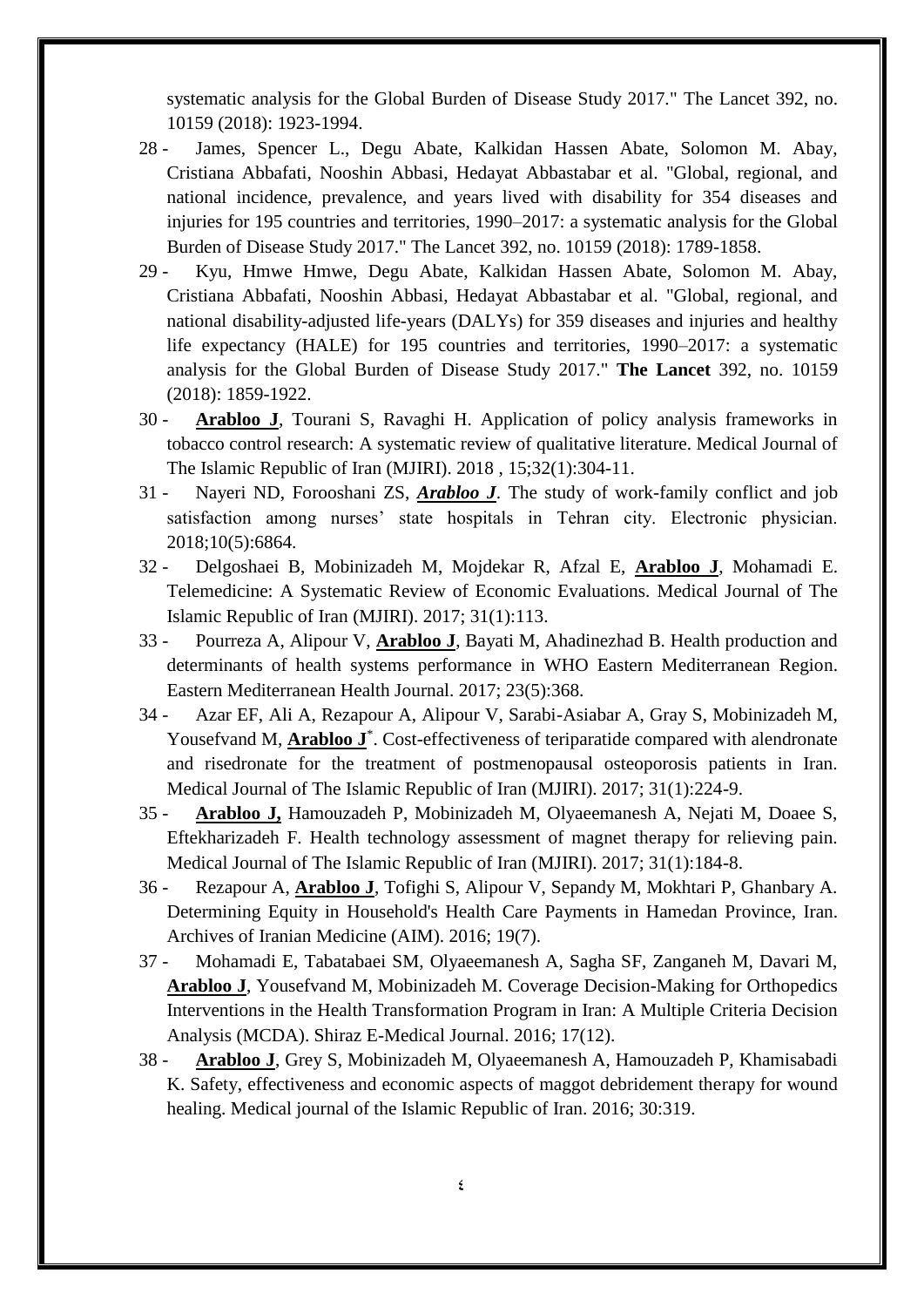- 39 **Arabloo J**, Hamouzadeh P, Mousavinezhad SM, Mobinizadeh M, Olyaeemanesh A, Pooyandjoo M. Health technology assessment of image-guided radiotherapy (IGRT): A systematic review of current evidence. Medical journal of the Islamic Republic of Iran. 2016; 30:318.
- 40 Ravaghi H, Goshtaei M, Olyaee Manesh A, Abolhassani N, **Arabloo J**. Stakeholders' perspective on health equity and its indicators in Iran. Medical Journal of The Islamic Republic of Iran (MJIRI). 2015; 29(1):713-23.
- 41 Mobinizadeh M, **Arabloo J**, Hamouzadeh P, Sari AA. A systematic review of the effectiveness of catheter ablation NavX mapping system for treatment of the cardiac arrhythmia. Medical journal of the Islamic Republic of Iran. 2015; 29:189.
- 42 Najafipour F, Hamouzadeh P, **Arabloo J**, Mobinizadeh M, Norouzi A. Safety, effectiveness and economic evaluation of intra-operative radiation therapy: a systematic review. Medical journal of the Islamic Republic of Iran. 2015; 29:258.
- 43 Esmaili A, Seyedin H, Faraji O, **Arabloo J**, Bamdady YQ, Shojaee S, Hesam S. A Pediatric Appropriateness Evaluation Protocol for Iran Children Hospitals. Iranian Red Crescent Medical Journal. 2014;16(7).
- 44 Mazhari Z, Hessam S, **Arabloo J**, Khodayari Zarnaq R. The compliance rate of patient safety standards in hospital: a compare and analysis at Tehran hospitals. Journal of Applied Environmental and Biological Sciences. 2014; 4 (4): 12-17. **ISI**
- 45 Khalesi N, **Arabloo J\*,** Khosravizadeh O, Taghizadeh S, Heyrani A, Ebrahimian A. Psychometric properties of the Persian version of the "Hospital Ethical Climate Survey". Journal of medical ethics and history of medicine. 2014; 7.
- 46 Rezapour A, **Arabloo J**, Soleimani MJ, Ebadi Fard Azar F, Safari H. Microeconomic Analysis of Healthcare Services in Bou Ali Sina University Hospital. International Journal of Hospital Research. 2012; 1(1):51-40.
- 47 **Arabloo J**, Rezapour A, Ebadi Fard Azar F, Safari H, Mobasheri Y. Measuring Patient Safety Culture in Iran Using the Hospital Survey on Patient Safety Culture (HSOPS): an Exploration of Survey Reliability and Validity. International Journal of Hospital Research 2012:1(1):15-28.

#### **مقاالت فارسي )علمي پژوهشي(:**

- -1 جعفری سیریزی مهدی، اسماعیلی انور، خدایاری زرنق رحیم، **عربلو جالل**، فرجی عبیداهلل. ارتباط هوش هیجانی و رفتار شهروندی سازمانی با گرایش به رفتارهای کاری انحرافی در کارکنان بیمارستانهای منتخب شهر تهران. بیمارستان. 1۹۳۱; 1۱ )۲( ۲۱-۲1:
- -۲ رضاپور عزیز، **عربلو جالل**، علی پور وحید، اکبری امین. اولویت بندی گزینههای مختلف مدیریت پسماندهای بیمارستانی در شهر تهران با استفاده از تحلیل تصمیم گیری چند معیاره، مجله تحقیقات نظام سالمت :1۹31 54-۹۱
- -۹ تورانی سوگند، **عربلو جالل**، فدایی ده چشمه نایب، مبصری خورشید، خدایاری زرنق رحیم. آیا سرمایه اجتماعی باال باعث ایجاد محیط اخالقی مطلوب در سازمان می شود؟ یک بررسی پیمایشی در بیمارستان های دولتی تهران. مجله مراقبت های پیشگیرانه در پرستاری و مامایی ۱۳۹۵; ۶ (۳) .۸۲-۴۸.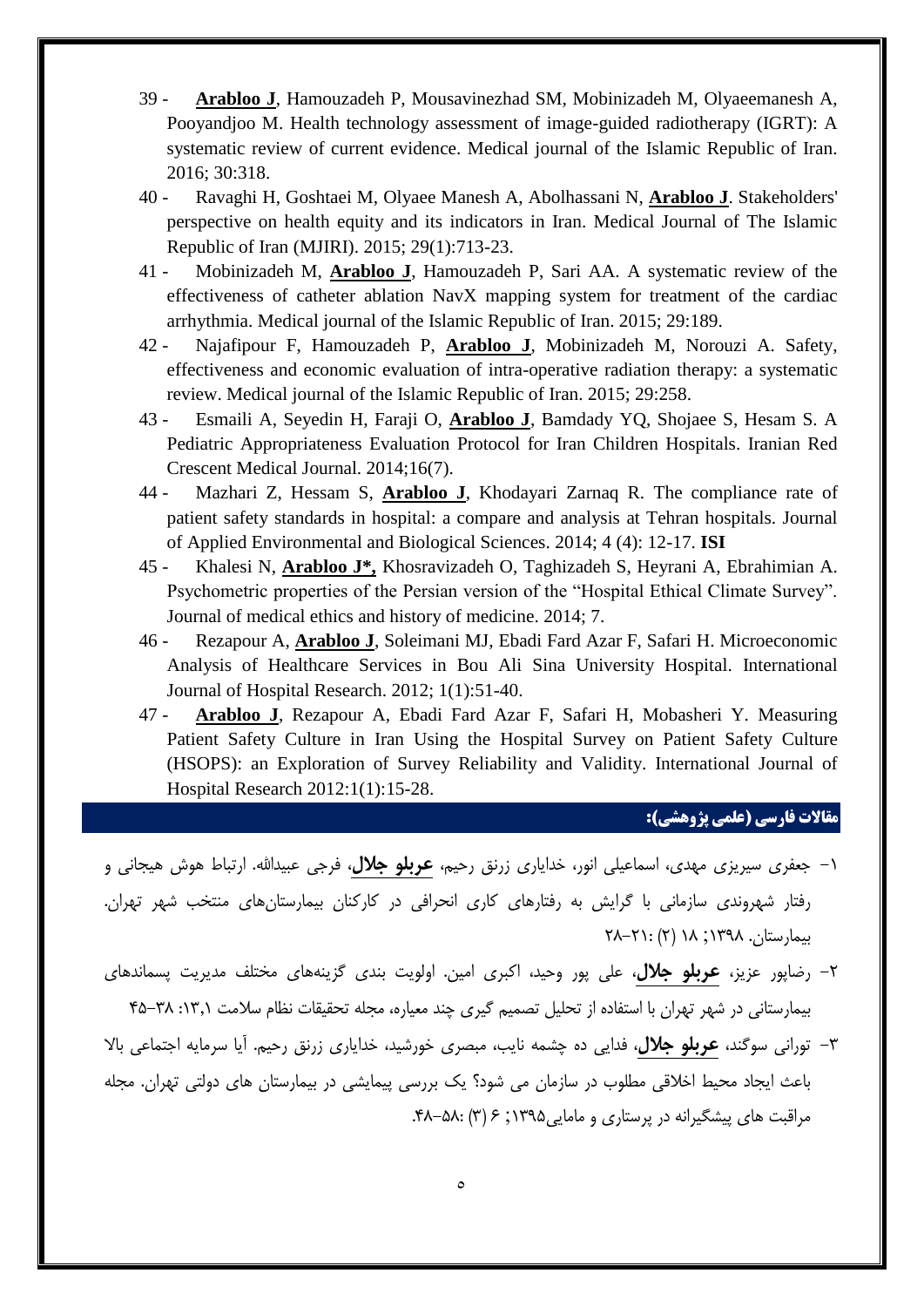- -5 فرخزاد پگاه، جان نثاران مهرزاد، امیر نوروزی، **جالل عربلو**. تأثیر تخلیه هیجانی احساسات بـا نگارش کتبی بر میزان افسردگی زنان سرطانی. جله علوم پزشکی رازی. 1۹۳6; ۲5 )146( ۱1-65:
- -4 تورانی سوگند، خدایاری زرنق رحیم، **عربلو جالل،** اسماعیلی انور، تقی زاده ساناز، خسروی زاده امید. سنجش نگرش ایمنی بیمار از دیدگاه پرستاران بخشهای اورژانس و مراقبتهای ویژه بیمارستانهای منتخب دانشگاه علوم پزشکی تهران. مجله پیاورد سالمت. 1۹۳4; 1۱ )1( ۱۲-۳۲:
- -6 آصف زاده سعید، تقی زاده ساناز، حیرانی علی، محبی فر رفعت، **عربلو جالل**. چالشهای استقرار و ارزیابی حاکمیت بالینی در بیمارستانهای آموزشی قزوین: یک مطالعه کیفی. پیاورد سالمت. 1۹۳5; ۳ )۲( 161-15۱:
- -۱ خدایاریزرنق رحیم، عباسی محمود، **عربلو جالل**، مبصری خورشید، تورانی سوگند، اسماعیلی انور. بررسی وضعیت ارزش های اخالقی در بیمارستان: یک مطالعه پیمایشی در بیمارستان های آموزشی-درمانی شهر تهران در سال .1۹۳۲ اخالق زیستی، 1۹۳۲; 1۱)۹(1۱۱-۱۱:
- -۱ رضاپور عزیز، عبادی فردآذر فربد، **عربلو جالل**. تحلیل هزینه های دیالیز در ایران: هزینه همودیالیز بیماران مراجعه کننده به مرکز آموزشی – درمانی بوعلی سینا، دانشگاه علوم پزشکی قزوین. پایش ۱۳۹۱; ۱۱(۴):۴۳۵-۴۴۲.
- -۳ عبادی فرد آذر فربد، رضاپور عزیز، تنومند خوشه مهر اصغر، بیات رزاق، **عربلو جالل**، رضاپور زهرا. مطالعه فرهنگ ایمنی بیمار در مراکز آموزشی -درمانی منتخب دانشگاه علوم پزشکی تهران. فصلنامه بیمارستان. 1۹۳1; 11 )۲( -44:  $56$ 
	- -1۱عباسی محمود، **عربلو جالل**. جایگاه اخالق در ارزیابی فناوری های سالمت. اخالق زیستی 1۹۳1; ۲)۹(.116-1۱1:
- -11رضاپور عزیز، عبادی فرد آذر فربد، **عربلو جالل**. تحلیل هزینه در کانون های هزینه یک بیمارستان آموزشی. فصلنامه طب وتزکیه، ۱۳۹۱، ۲۱(۲):۳۱-۳۹.
- -1۲**عربلو جالل**، سعادتی مریم، رضاپور عزیز. ارزیابی آگاهی کارکنان اتاق عمل مراکز آموزشی -درمانی دانشگاه علوم پزشکی قزوین در زمینه شیوه سترون سازی.1۹۱۱، مجله علمی ادراک، مجله کمیته تحقیقات دانشجویی دانشگاه علوم پزشکی قزوین، ۱۳۹۰، ۲۳۶: ۳۸–۳۸.
- -1۹سعادتی مریم، حسن پور ادریس، **عربلو جالل**، رضاپور عزیز. بررسی میزان تأثیر ارزشیابی کارکنان در بهبود عملکرد منابع انسانی از دیدگاه کارکنان مراکز آموزشی – درمانی منتخب دانشگاه علوم پزشکی قزوین در سال .1۹۱۱ مجله علمی ادراک، مجله کمیته تحقیقات دانشجویی دانشگاه علوم پزشکی قزوین، 1۹۱۳،4)۲۱( *.*۹5-۲۱:

### **خالصه مقاالت انگليسي و فارسي که در کنگره ها شرکت داشته اند :**

<mark>11 خلا</mark>صه مقاله دارند که جدیدترین آنها عبارتند از:

1 - ارائه پوستر با عنوان رویکردهای تحلیل اخالقی در فرایند ارزیابی فناوری سالمت، در پنجمین همایش سراسری بهداشت و درمان نیروهای مسلح، 1۹۳۲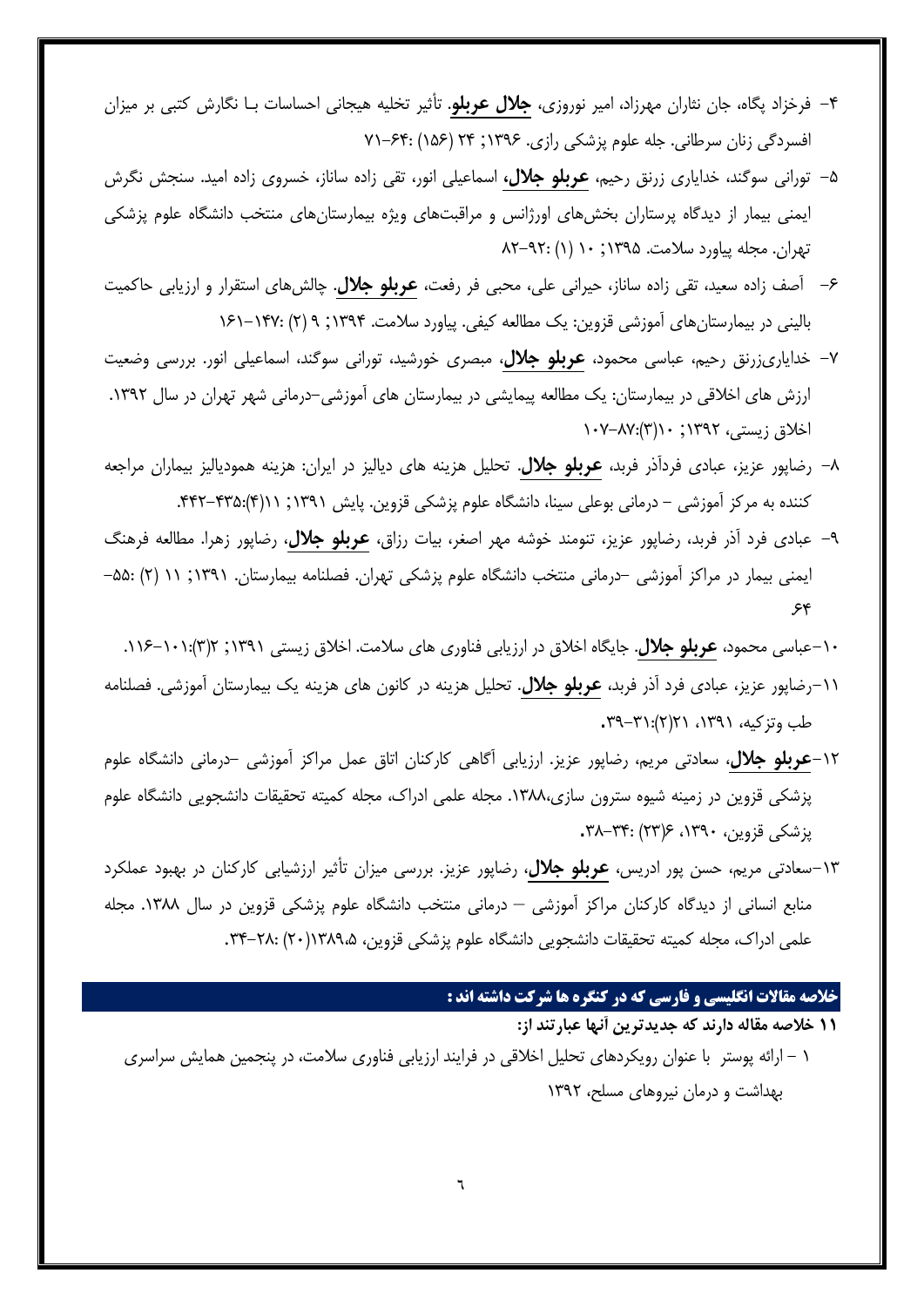- ۲ ارائه پوستر با عنوان نقش ارزیابی فناوری سالمت در تصمیمگیری پوشش داروهای جدید، در پنجمین همایش سراسری بهداشت و درمان نیروهای مسلح، 1۹۳۲
- ۹ ارائه پوستر با عنوان قیمت تمام شده همودیالیز با استفاده از روش هزینهیابی بر مبنای فعالیت 1۹۳۲ در پنجمین همایش سراسری بهداشت و درمان نیروهای مسلح، 1۹۳۲
- 5 ارائه پوستر با عنوان تحلیل بیمه پایه سالمت و تعیین سهم هر گروه از خدمات تشخیصی درمانی در پنجمین همایش سراسری بهداشت و درمان نیروهای مسلح، 1۹۳۲
	- 4 ارائه پوستر با عنوان ارزیابی فرهنگ ایمنی بیمار در بیمارستانهای منتخب دانشگاه علوم پزشکی تهران و شهید بهشتی1۹۳۲، در پنجمین همایش سراسری بهداشت و درمان نیروهای مسلح، 1۹۳۲
	- 6 ارائه سخنرانی با عنوان اخالق در ارزیابی فناوری سالمت، در سومین کنگره ی سالیانه اخالق پزشکی اخالق در آموزش پزشکی، 4 اسفندماه ۳1
	- ۱ ارائه پوستر با عنوان جایگاه اخالق در ارزیابی فناوری های سالمت، سومین همایش ملی بزرگداشت سهروردی با موضوع اخالق کاربردی . وزارت علوم، تحقیقات و فناوری - دانشگاه زنجان . 1۹۳1
	- ۱ ارائه پوستر با عنوان ارتباط پیچیده بین حمل ونقل، فقدان زمان و سالمت شهری، در اولین همایش ملی سالمت شهری، مرکز همایش های بینالمللی رازی تهران، اردیبهشت 1۹۱۳
	- ۳ ارائه پوستر با عنوان فاکتورهای اساسی اجتماعی در سالمت شهری: زاغه نشین ها، در اولین همایش ملی سالمت شهری، مرکز همایش های بینالمللی رازی تهران، اردیبهشت 1۹۱۳
- 1۱ -ارائه پوستر با عنوان رویکرد برنامه ریزی توسعه سالمت شهری، در اولین همایش ملی سالمت شهری، مرکز همایش های بینالمللی رازی تهران، اردیبهشت 1۹۱۳
	- 11 ارائه پوستر با عنوان استفاده از واسطه گری دانش (Brokering Knowledge (نوآوری در ارتقاء سیاست گذاری مبتنی بر شواهد در آموزش پزشکی در دهمین سمینار کشوری دانش و تندرستی، دانشگاه علوم پزشکی شاهرود، 15 و 14 آذر ماه ۱۳

#### **تاليف یا ترجمه کتاب :**

- 1 ترجمه کتاب با عنوان اثرات بودجه ای مداخالت مراقبت های سالمت
- ۲ تألیف کتاب با عنوان »**سیلستگذرنی قاتدی بر شوره ان دظلم سالقت**«، اصفهان ،فرهنگ پژوهان دانش ، 1۹۳۲
- ۹ ترجمه کتاب»**شدلخت دظلم هلی سالقت قطلهع رطایای هشونهلی عضو همکلنی رقتصلای و روسع** «، تهران، انتشارات مگستان، 1۹۳۹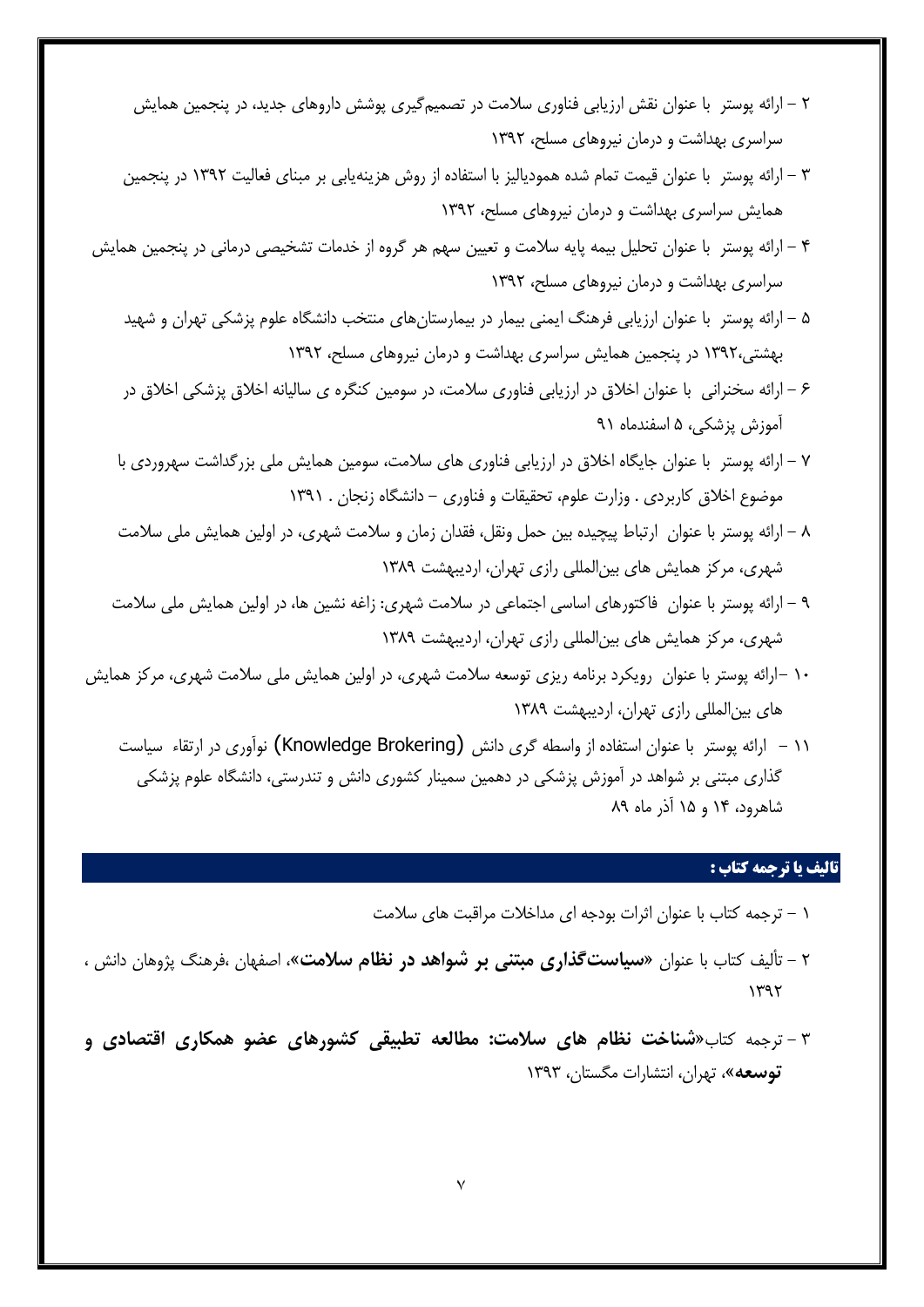- 5 تألیف کتاب »**ربزرنهلی هلی ی رهصالحلت دظلم سالقت**«، با حمایت مرکز تحقیقات علوم مدیریت و اقتصاد سالمت، دانشگاه علوم پزشکی ایران، کرج، اخوت، 1۹۳5
- 4 ویراستار کتاب » **قجموع خالهص قالالت پدجمی هملدش سررسری با رشت و انقلن دیروهلی قسلح**«. تهران، انتشارات مگستان، 1۹۳۲

# **مجری یا همكار طرحهای تحقيقاتي :**

- **ان 32 طرح فعلهیت ارشتد** :
- 1 مجری و مدیر اجرایی طرح تحقیقاتی با عنوان: ارزیابی فناوری سالمت نمونهبرداری از پروستات با اولترا سونوگرافی ترانس رکتال هدایت شده با فناوریهای تصویربردای سه بعدی در مقایسه با فناوریهای دو بعدی)استاندارد طالیی( در تشخیص سرطان پروستات، **موسسه ملی تحقیقات سلامت،**
- ۲ مجری طرح تحلیل هزینه اثربخشی وکیوم تراپی در مقایسه با روش های مرسوم در درمان زخم پای دیابتی، **قوسس قلی رحایالت سالقت،**
- ۹ مجری و مدیر اجرایی طرح تحقیقاتی با عنوان ارزیابی فناوری پودر بندآورنده خونریزی کیتوهم، **قوسس قلی رحایالت سالقت**، خاتمه یافته
- 5 مجری و مدیر اجرایی طرح تحقیقاتی با عنوان ارزیابی فناوری دستگاه ام. آر.آی با مغناطیس دائمی، **قوسس قلی رحایالت سالقت**، خاتمه یافته
- 4 مجری و مدیر اجرایی طرح تحقیقاتی با عنوان: اریابی فناوری سالمت رادیوتراپی حین جراحی در مقایسه با رادیوتراپی خارجی در سرطان پستان**، موسسه مل***ی* **تحقیقات سلامت،** خاتمه یافته
- 6 مجری طرح تحقیقاتی با عنوان: ارزیابی فناوری سالمت داروی تری پاراتاید )سینوپارR( در درمان استئوپروز )پوکی استخوان) در مقایسه با داروهای آلندرونات و ریزدرونات، **موسسه مل***ی* **تحقیقات سلامت**، خاتمه یافته
- ۱ همکار طرح تحقیقاتی با عنوان: ارزیابی فناوری سالمت سیستم هدایت گر سه بعدی کتتر ابلیشن نووکس سیستم در درمان آریتمی قلبی، **موسسه ملی تحقیقات سلامت**، خاتمه یافته
- ۱ همکار طرح تحقیقاتی با عنوان: ارزیابی فناوری سالمت مگنت تراپی ، **قوسس قلی رحایالت سالقت**، خاتمه یافته
- ۳ همکار طرح تحقیقاتی با عنوان: ارزیابی فناوری سالمت ماگوت تراپی ، **قوسس قلی رحایالت سالقت**، خاتمه یافته
- ۱۰ همکار طرح تحقیقاتی با عنوان: ارزیابی فناوری سلامت رادیوتراپی با هدایت تصویری، **موسسه ملی رحایالت سالقت**، خاتمه یافته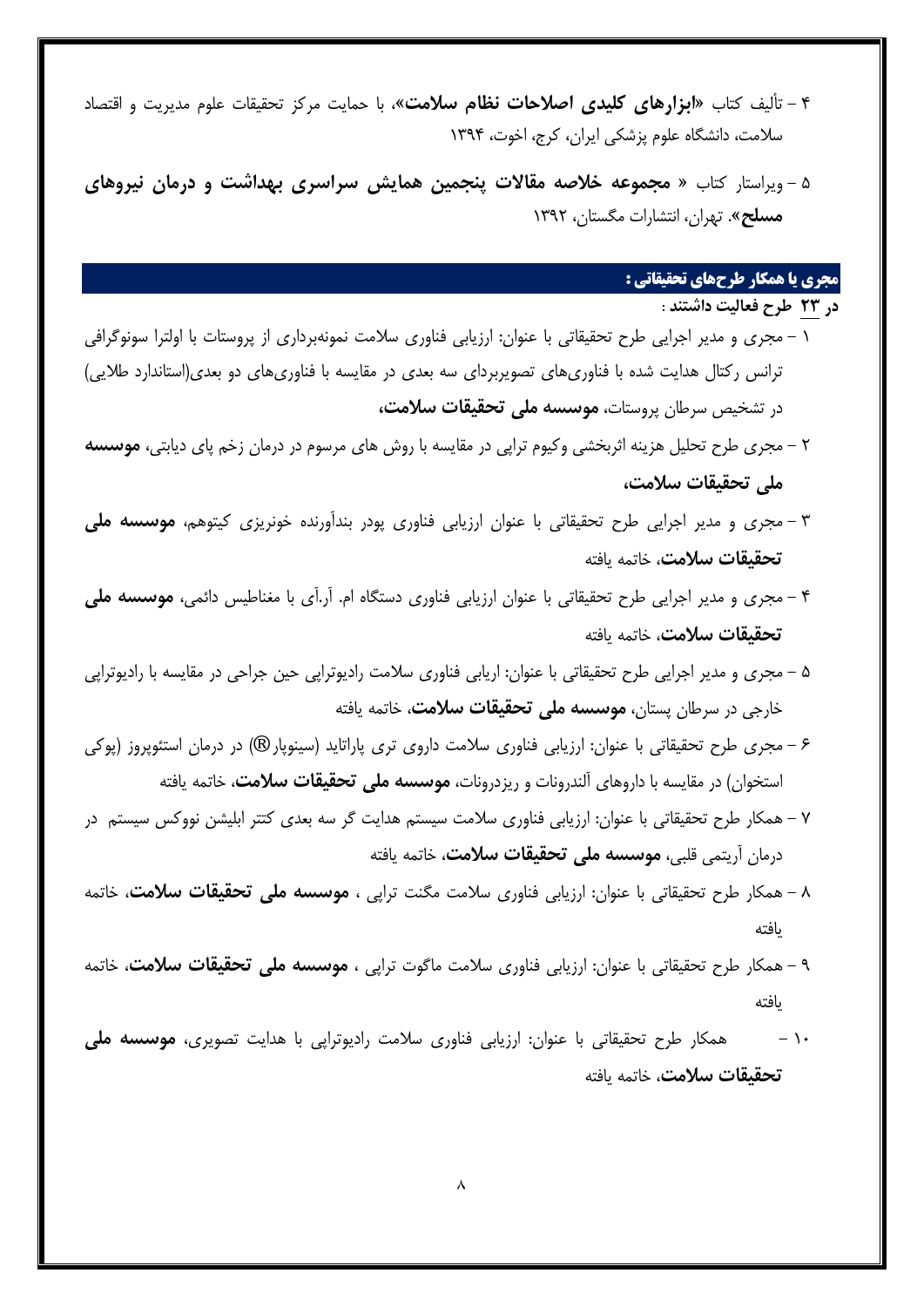- 11 همکار طرح تحقیقاتی با عنوان: ارزیابی فناوری سلامت در مورد الکتروآنسفالوگرافی کمی، **موسسه ملی رحایالت سالقت**، خاتمه یافته
- 1۲ -همکار طرح تحقیقاتی با عنوان: بررسی موارد استفاده، ایمنی، جایگاه و روشهای جایگزین درمان هومیوپاتی، **موسسه ملی تحقیقات سلامت**، خاتمه یافته
- 1۹ -همکار طرح تحقیقاتی با عنوان: عدالت در تامین مالی بیماری های قلبی عروقی، **اردشگله علوم پزشکی ردررن**، خاتمه یافته
- 15 -همکار طرح تحقیقاتی با عنوان: رابطه بین نتایج دو ابزار سنجش فرهنگ ایمنی بیمار در بخشهای اورژانس و مراقبتهای ویژه بیمارستانهای تخصصی و فوق تخصصی وابسته به دانشگاه علوم پزشکی تهران، ، **اردشگله علوم پزشکی ردررن**، خاتمه یافته
- 14 -همکار طرح تحقیقاتی با عنوان: بررسی میزان بروز غیبت از کار ناشی از بیماری و عوامل مرتبط با آن در بین پرستاران بیمارستانهای دانشگاه علوم پزشکی ایران؛ ،1۹۳۹ ، **اردشگله علوم پزشکی ردررن**، خاتمه یافته
- 16 -مجری طرح تحقیقاتی با عنوان: »معتبر سازی پرسشنامه »بررسی جو اخالقی بیمارستان *(HECS» (*و ارزیابی جو اخالقی از دیدگاه پرستاران در بیمارستانهای آموزشی دانشگاه علوم پزشکی تهران*.*1۹۳۱،*"*، **اردشگله علوم پزشکی راررن**، خاتمه یافته
- 1۱ -همکار طرح تحقیقاتی با عنوان رابطه بین ابعاد سرمایه اجتماعی و ارزشهای اخالقی در پرستاران شاغل در بیمارستانهای آموزشی درمانی دانشگاه علوم پزشکی تهران،1۹۳1، **اردشگله علوم پزشکی ردررن،** خاتمه یافته
- 1۱ -همکار طرح تحقیقاتی با عنوان: ارزیابی اقتصادی بیمارستان شهدای تجریش، **اردشگله علوم پزشکی ردررن**، خاتمه یافته
- 1۳ -مجری طرح تحقیقاتی با عنوان: بررسی تأثیر ابعاد سرمایه اجتماعی بر مدیریت خطرات بالینی از دیدگاه پرستاران در بیمارستانهای آموزشی درمانی دانشگاه علوم پزشکی تهران،1۹۳1، **اردشگله علوم پزشکی ردررن**، خاتمه یافته
- ۲۱ -مجری طرح تحقیقاتی با عنوان »بررسی تأثیر ارزشیابی کارکنان در بهبود عملکرد منابع انسانی از دیدگاه کارکنان مراکز آموزشی – درمانی منتخب دانشگاه علوم پزشکی قزوین در سال 1۹۱۱« **اردشگله علوم پزشکی قزود** ، خاتمه یافته
- ۲1 -همکار طرح تحقیقاتی با عنوان »تعیین هزینه هتلینگ و بار مالی روز- بیمار بستری در مراکز آموزشی- درمانی دانشگاه علوم پزشکی قزوین در سال 1۹۱۱« **اردشگله علوم پزشکی قزود** ، خاتمه یافته
- ۲۲ -همکار طرح تحقیقاتی با عنوان »برآورد هزینه سرانه تربیت دانشجو در دانشکده بهداشت و پیراپزشکی دانشگاه علوم پزشکی قزوین در سال 1۹۱۱« **اردشگله علوم پزشکی قزود** ، خاتمه یافته
- ۲۹ -همکار طرح تحقیقاتی با عنوان محاسبه قیمت تمام شده یک بار همودیالیز و واریانس مالی در مرکز آموزشی- درمانی بوعلی سینای دانشگاه علوم پزشکی قزوین )1۹۱۱( **اردشگله علوم پزشکی قزود** ، خاتمه یافته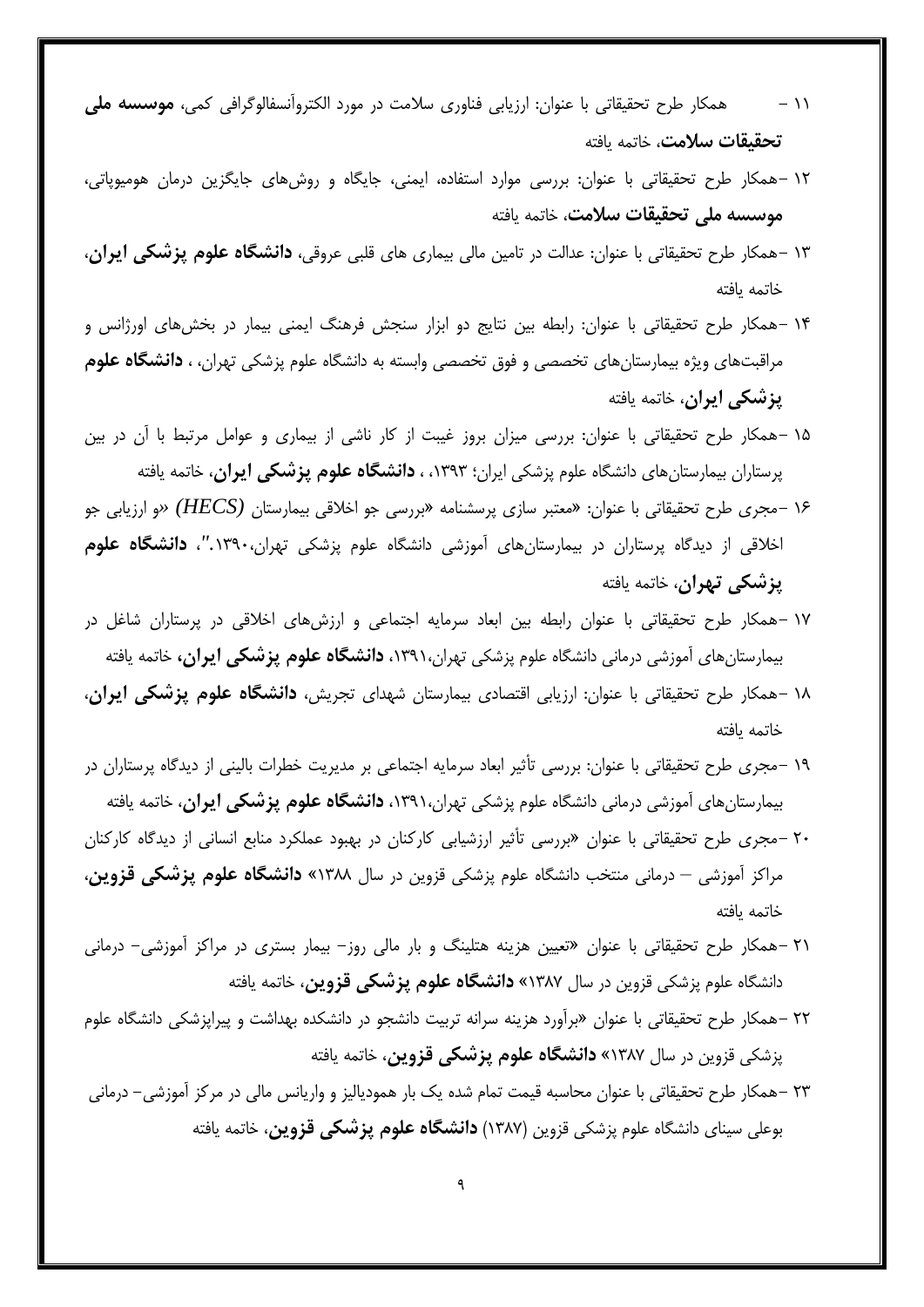### **همكاری در برگزاری کارگاههای آموزشي :**

- 1 همکاری در برگزاری کارگاه کشوری تدوین مدل بومی ارزش نسبی خدمات رشته انستزیولوژی و مراقبت های ویژه
	- ۲ همکاری در برگزاری کارگاه کشوری تدوین مدل بومی ارزش نسبی خدمات رشته جراحی فک و صورت
		- ۹ عضو کمیته علمی و اجرائی پنجمین همایش سراسری بهداشت و درمان نیروهای مسلح در سال 1۹۳۲

#### **سوابق اجرایي :**

 - رئیس گروه پایش و ارزیابی تحقیقات، معاونت تحقیقات و فناوری دانشگاه علوم پزشکی ایران از بهمن ماه سال 1۹۳۱ - مسئول توانمندسازی و آموزش منابع انسانی مرکز تحقیقات علوم مدیریت و اقتصاد سالمت از اردیبهشت ماه سال 1۹۳۱ - عضو شورای پژوهشی مرکز تحقیقات علوم مدیریت و اقتصاد سالمت از فروردین ماه سال 1۹۳۱ - نماینده و رابط علمی مرکز تحقیقات علوم مدیریت و اقتصاد سالمت در گروه ارتباط با صنعت و جامعه دانشگاه از سال 1۹۳۱ - دستیار هسته اقتصاد و سیاست گذاری مراقبت های سالمت سالمندی از اسفندماه سال 1۹۳۱ - هیات علمی پژوهشی مرکز تحقیقات علوم مدیریت و اقتصاد سالمت، دانشگاه علوم پزشکی ایران از بهمن ماه سال 1۹۳۱ - عضو کمیته اظهار نامه نویسی جایزه تعالی منابع انسانی دانشگاه علوم پزشکی ایران در سال ۳۱ - عضو کمیته جایزه تعالی منابع انسانی دانشگاه علوم پزشکی ایران در سال ۳۱ - عضو کمیته تدوین برنامه استراتژیک معاونت توسعه مدیریت و منابع دانشگاه در سال ۳6 - مشاور علمی دبیرخانه برنامه عملیاتی، مدیریت برنامه ریزی بودجه و پایش عملکرد، معاونت توسعه مدیریت و منابع دانشگاه علوم پزشکی ایران، از دی ماه سال 1۹۳5 تا دی ماه 1۹۳۱ -مشاور علمی سازمان بیمه خدمات درمانی نیروهای مسلح، از فروردینماه سال ۳۲ تا دی ماه سال ۳5 -مشاور علمی در استقرار استانداردهای اعتباربخشی بیمارستانی از سال ۳۹ - مشاور علمی در تدوین کتاب تعرفههای بومی خدمات تشخیصی و درمانی، اداره تعرفه، ارزیابی فناوری و تدوین استاندارد وزارت بهداشت، درمان و آموزش پزشکی در سال ۳۹

#### **شرکت در کارگاه ها**

- استراتژی های جستجو
- جستجوی پیشرفته در پایگاه های اطالعاتی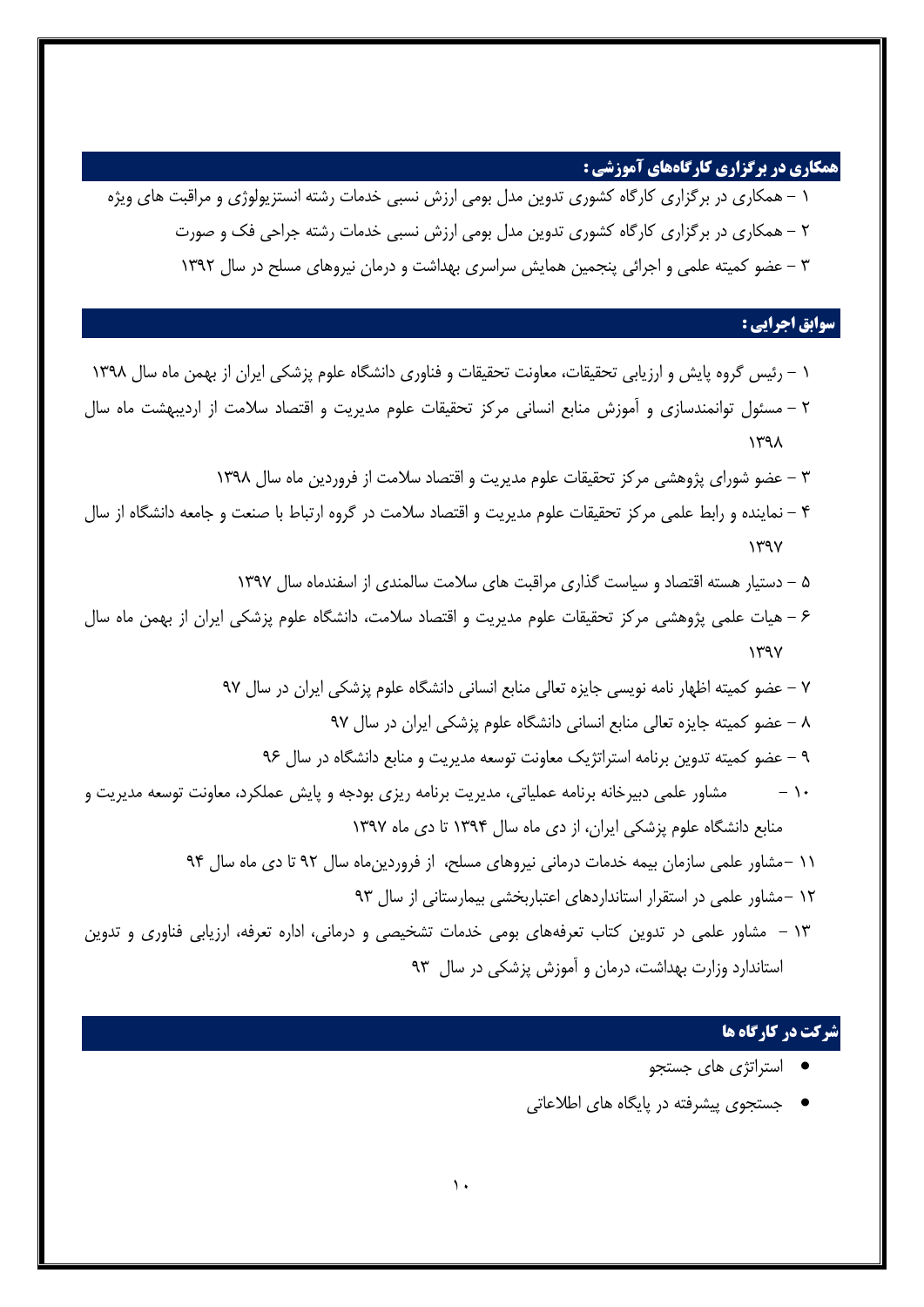- کارگاه سه روزه آموزش نرم افزار *STATA*( مقدماتی، نیمه پیشرفته و پیشرفته(
- "*Applied Survival Analysis in Demographic and Health Studies*" روزه دو کارگاه
	- کارگاه روش تدریس مقدماتی
	- کارگاه استراتژی های آموزشی و روش های تدریس
		- کارگاه مرور نظاممند
		- *End note* کارگاه
	- کارگاه آشنایی با بیمههای سالمت و رویکردهای آن در ایران
	- کارگاه دوره مقدماتی تحلیل دادههای کیفی با استفاده از *10 QDA-MAX*
		- کارگاه داده کاوی در مراقبتهای سالمت
		- کارگاه آموزشی اصول سیاستگذاری سالمت و تدوین سند سیاست
		- دوره کوتاه مدت فرهنگی در خصوص بررسی مسائل نرم افزاری جنگ نرم
			- دوره آموزشی مدل تعالی منابع انسانی

# **شرکت در همایشها و کنفرانسهای علمي**

| سال            | مدت    | موضوع                                                                | رديف             |
|----------------|--------|----------------------------------------------------------------------|------------------|
| ۹۴             | ۲ روزه | 7th international hospital management congress, Tehran,              | $\mathbf{A}$     |
| ۹۲ $\,$        | ۱ روزه | پنجمین همایش سراسری بهداشت و درمان نیروهای مسلح،                     | ۲                |
| 9 <sub>1</sub> | ۲ ساعت | شرکت در ژورنال کلاب با عنوان مدیریت سلامت در بلایا: چالش ها و        | ۳                |
|                |        | پیشرفتهای ایران                                                      |                  |
| 91             | ۲ روزه | سمينار مديريت كارآمد منابع انساني، دفتر تحقيقات مديريت سلامت دانشگاه | ۴                |
|                |        | صنعتی شریف                                                           |                  |
| 9)             | ۱ روزه | سومین کنگره ی سالیانه اخلاق پزشکی اخلاق در آموزش پزشکی،              | ۵                |
| ۹۱             | ۲ ساعت | نشست دیده بان سلامت با عنوان طب سالمندی                              | ۶                |
| 91             | ۲ ساعت | $MS$ نشست دیده بان سلامت با عنوان بیماری                             | ۷                |
| ۹۱             | ۲ ساعت | نشست دیده بان سلامت با عنوان عدالت در سلامت شهر تهران                | ٨                |
| ۹۱             | ۱ روزه | همایش مدیریت تسهیلات و منابع بیمارستانی                              | ٩                |
| ٩.             | ۲ روزه | دومین کنفرانس اقتصاد و مدیریت انرژی در مراکز تشخیصی و درمانی         | $\mathbf{\cdot}$ |
| ٨٩             | ۲ روزه | اولین همایش ملی سلامت شهری، مرکز همایش های بین لمللی رازی تهران،     | $\mathbf{M}$     |
| ٨٩             | ۲ روزه | دهمین سمینار کشوری دانش و تندرستی، دانشگاه علوم پزشکی شاهرود،        | $\gamma$         |
| ٨۶             | ۲ روزه | دومین همایش کشوری دانشجویان پیراپزشکی سراسر کشور                     | $\gamma$         |
| ٨۵             | ۳ روزه | چهارمین همایش سالیانه دانشجویان مدیریت خدمات بهداشتی درمانی          | ۱۴               |
| ٨۵             | ۳ روزه | اولین همایش علمی کشوری دانشجویان پیراپزشکی کشور                      | ۱۵               |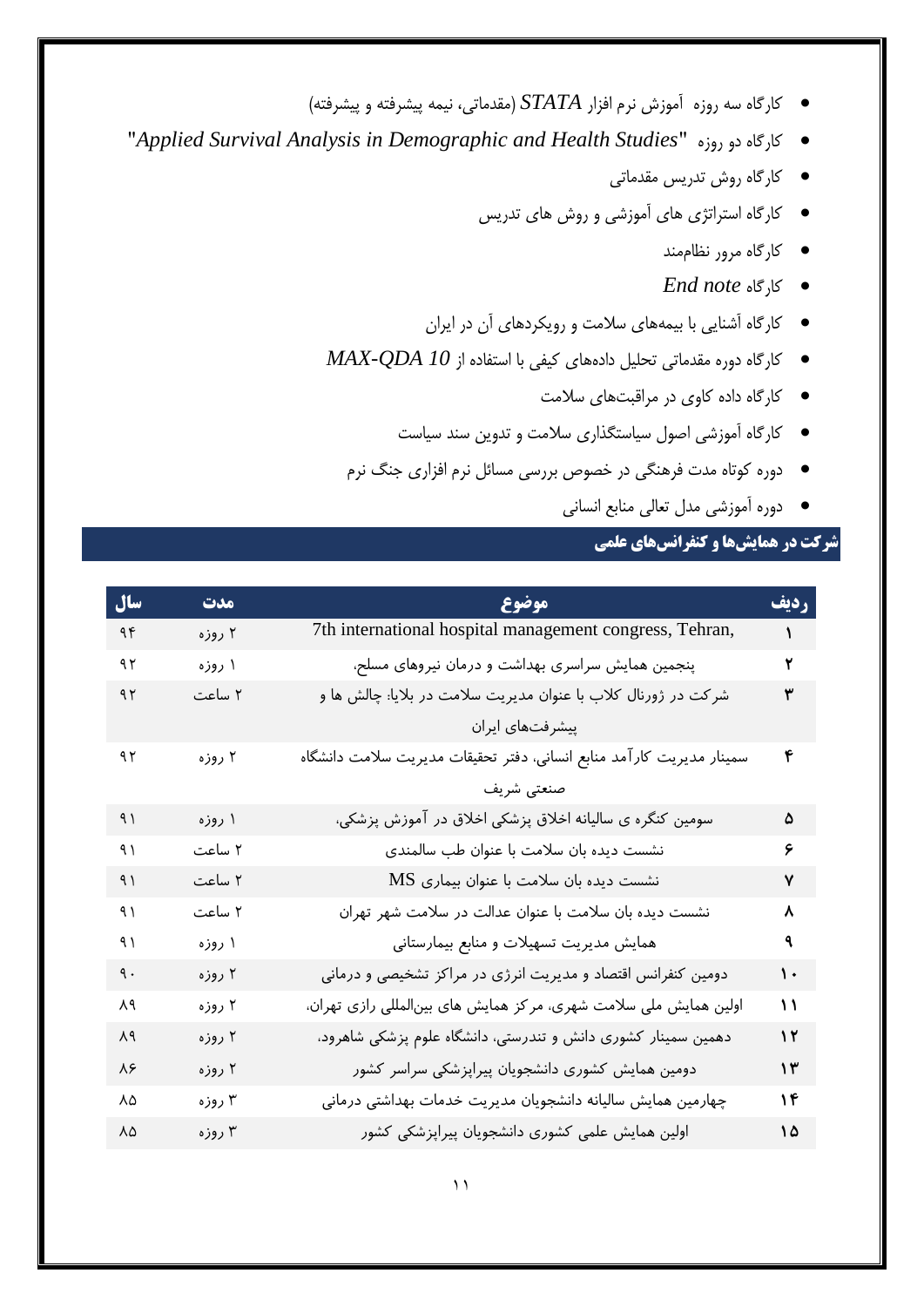## **ميزان آشنایي با کامپيوتر:**

- آشنایی با نرمافزارهایOffice Microsoft ،
	- آشنایی با Endnote
	- آشنایی با نرم افزار مدل سازیTreeage
- آشنایی با نرم افزار تحلیل ذینفعانPolicymaker
- آشنایی با نرم افزار تحلیل داده های کیفیMaxQDA
	- آشنایی با نرم افزارVisio
		- آشنایی با نرم افزارSpss
- آشنایی کامل با جستجوی پیشرفته و تدوین راهبرد جستجو برای پایگاه داده های مختلف

#### **زبان**

# مدرک MSRT

## مدرک MHLE

#### **داوری ها**

- داوری آثار در دهمین جشنواره بینالمللی فارابی
- عضو ادیتوریال بورد مجله Health Public BMC
- داوری طرح های دانشگاه علوم پزشکی ایران به مدت باالی ۹۱۱ ساعت
- 6۱۱ باالی مدت به Medical Journal of The Islamic Republic of Iran مجله در مقاالت داوری ساعت
	- Advances in Wound Careمجله در مقاله داوری
		- داوری مقاالت در فصلنامه بیمارستان
		- داوری طرح های موسسه ملی تحقیقات سالمت
	- داوری طرح های ارزیابی فناوری سالمت وزارت بهداشت، درمان و آموزش پزشکی
		- داوری مقاالت در مجالت علمی پژوهشی داخلی به صورت موردی

## **عضویت در انجمن های علمي و سایر تشكل ها**